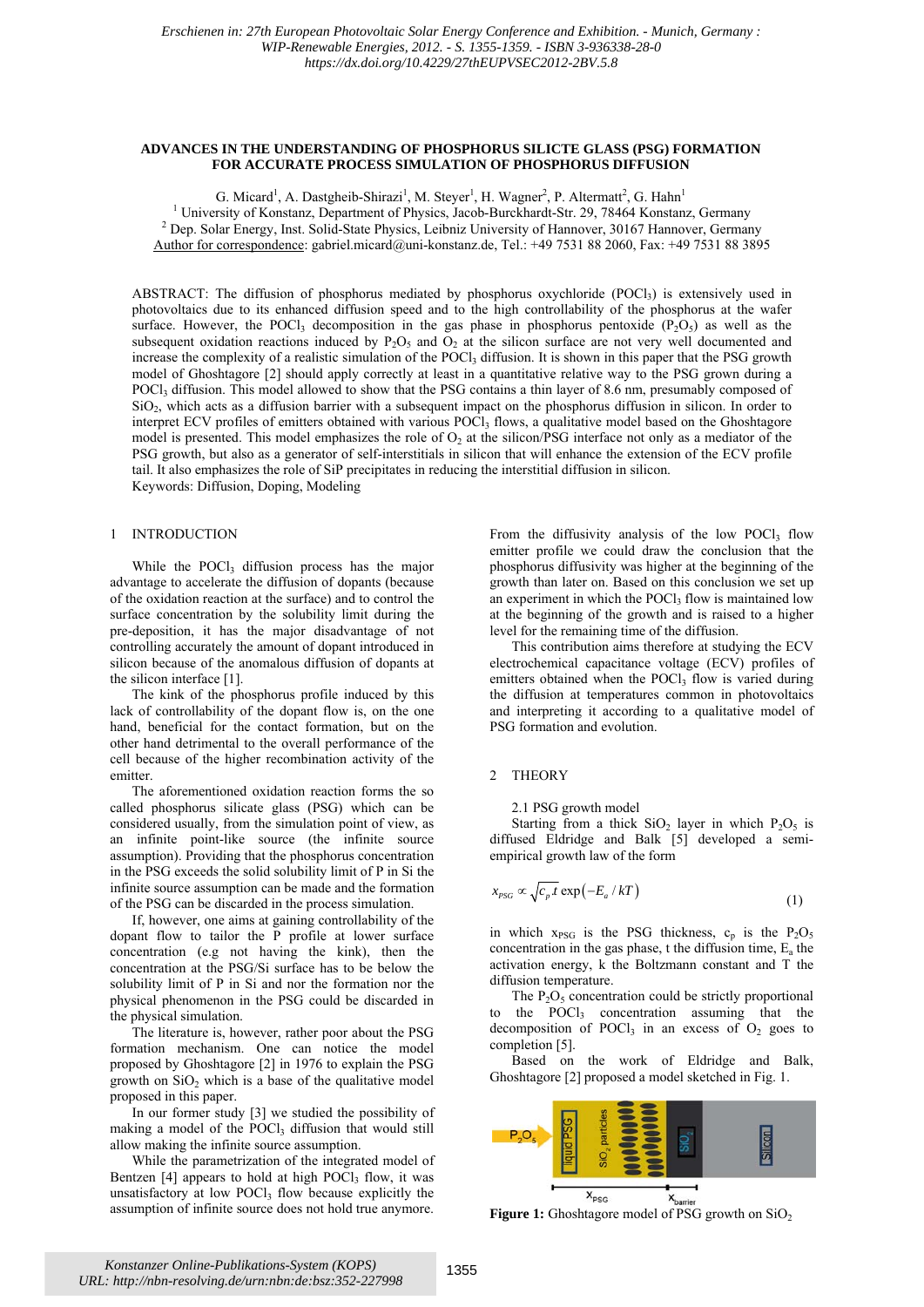The first layer of the PSG is a  $SiO<sub>2</sub>/P<sub>2</sub>O<sub>5</sub>$  mixture that is liquid at diffusion temperature because of a high  $P_2O_5$ content. When the  $P_2O_5$  concentration decreases close to the solid solubility of  $P_2O_5$  in SiO<sub>2</sub>, silicon dioxide crystallites begin to appear in the liquid. Further on, when the  $P_2O_5$  concentration equals the solid solubility of  $P_2O_5$ in  $SiO<sub>2</sub>$ , a very thin layer of  $SiO<sub>2</sub>$  forms before reaching pure  $SiO<sub>2</sub>$ . The thickness of this layer is, however, so low that it can be neglected [2].

## 2.2 Oxidation and interstitial flow in Si

An important aspect of the POCl<sub>3</sub> diffusion in silicon is the oxidation reaction at the Si surface. It has been measured and investigated theoretically [6] that such an oxidation increases the amount of self-interstitials at the silicon surface. At very high oxidation rate the concentration of interstitials could be multiplied by a factor close to 100 [6].



**Figure 2:** Synopsis Sentaurus simulation of a phosphorus diffusion including the concentration of phosphorus (P), electrically active phosphorus  $(P^+)$ , Phosphorusinterstitial pairs (P<sub>i</sub>) Phosphorus-vacancy pairs ( $\hat{P}^+$ -V<sup>2</sup>), silicon self-interstitials (I) with initial concentration  $(I<sub>start</sub>)$ and vacancies (V) with initial concentration  $(V_{start})$  (taken from [7]). The dashed violet line sketches an increase of interstitial concentration induced by an oxidation reaction at the Si surface and the dashed green line sketches its influence on the phosphorus profile tail shape.

Fig. 2 shows a synopsis SENTAURUS simulation of a phosphorus diffusion showing that the diffusivity in the high concentration range (the kink) is mediated by phosphorus-vacancy pairs and thus depends on the vacancy concentration. In the low concentration range (the tail), interstitials are more numerous than vacancies and the phosphorus diffusion occurs by phosphorusinterstitial pairs.

One can see in Fig. 2 that even if the concentration of interstitials is multiplied by 100 (violet dashed line), their number would be in any case much lower than the vacancy concentration in the kink. This means that the kink will not be modified by the increased number on interstitials, but only the tail will increase (green dashed line).

#### 3 STUDY OF PSG THICKNESS

The model of Ghoshtagore explained in Sec. 2.1 does not describe a priori the PSG growth for the POCl<sub>3</sub> diffusion in Si, because there is no thick  $SiO<sub>2</sub>$  layer in this case.

However,  $O<sub>2</sub>$  molecules diffusing through the PSG will oxidize silicon and form  $SiO<sub>2</sub>$  as a layer or at least a dense network of  $SiO<sub>2</sub>$  crystallites.

It is known that the diffusion coefficients of  $P_2O_5$ ,  $O_2$ and P in silicon dioxide are low, and thus a  $SiO<sub>2</sub>$  layer would act as a strong diffusion barrier for these species influencing further P diffusion in Si.

It can only be inferred in this study (details in Sec. 5) that the  $P_2O_5$  and  $O_2$  flow reaching the Si interface could be reduced significantly between the beginning and the end of the diffusion which is consistent with the formation of a diffusion barrier.

Because of the likely presence of this barrier and its composition close to  $SiO<sub>2</sub>$ , we will assume that the liquid phase 'sees' always a ' $SiO<sub>2</sub>$  like' layer and that the model of Ghoshtagore for the thickness of the PSG (Eq. 1) is correct at least in a quantitative relative way.

It is important to mention that what is usually called PSG in the photovoltaic community is the layer that forms on silicon during the POCl $_3$  diffusion and could be removed using an HF dip. Therefore, in contrast to Ghoshtagore's definition of the PSG, it additionally includes the  $SiO<sub>2</sub>$  barrier. The total layer thickness is the thickness estimated by profilometer or Atomic Force Microscopy (AFM) but also the one estimated by ellipsometry, because the whole layer has optical constants close to silicon dioxide.

Considering that only the POCl<sub>3</sub> flow is varied for different samples (oxygen flow, temperature and diffusion time set to constant values standard in photovoltaics) one can express the thickness of the full PSG layer with the help of Eq. 1 as:

$$
x_{\text{fullPSG}} = x_{\text{barrier}} \left( \Phi_{\text{POC13}} \right) + A \cdot \sqrt{\Phi_{\text{POC13}}} \tag{2}
$$

with A being an arbitrary constant.

If one now assumes that  $x<sub>barrier</sub>$  is independent of the POCl<sub>3</sub> flow for these process conditions and that the POCl<sub>3</sub> flow is normalized to an arbitrary flow  $\Phi_0$ , one gets the following relationship

$$
x_{\text{fullPSG}} = x_{\text{barrier}} + B \cdot \sqrt{\Phi_{\text{POC13}} / \Phi_0} \tag{3}
$$

with B being an arbitrary constant.



**Figure 3:** PSG thickness measurement represented as a function of the square root of the normalized  $POCI<sub>3</sub>$  flow

Consistently with Eq. 3, Fig. 3 shows the thickness of the PSG measured by ellipsometry as a function of the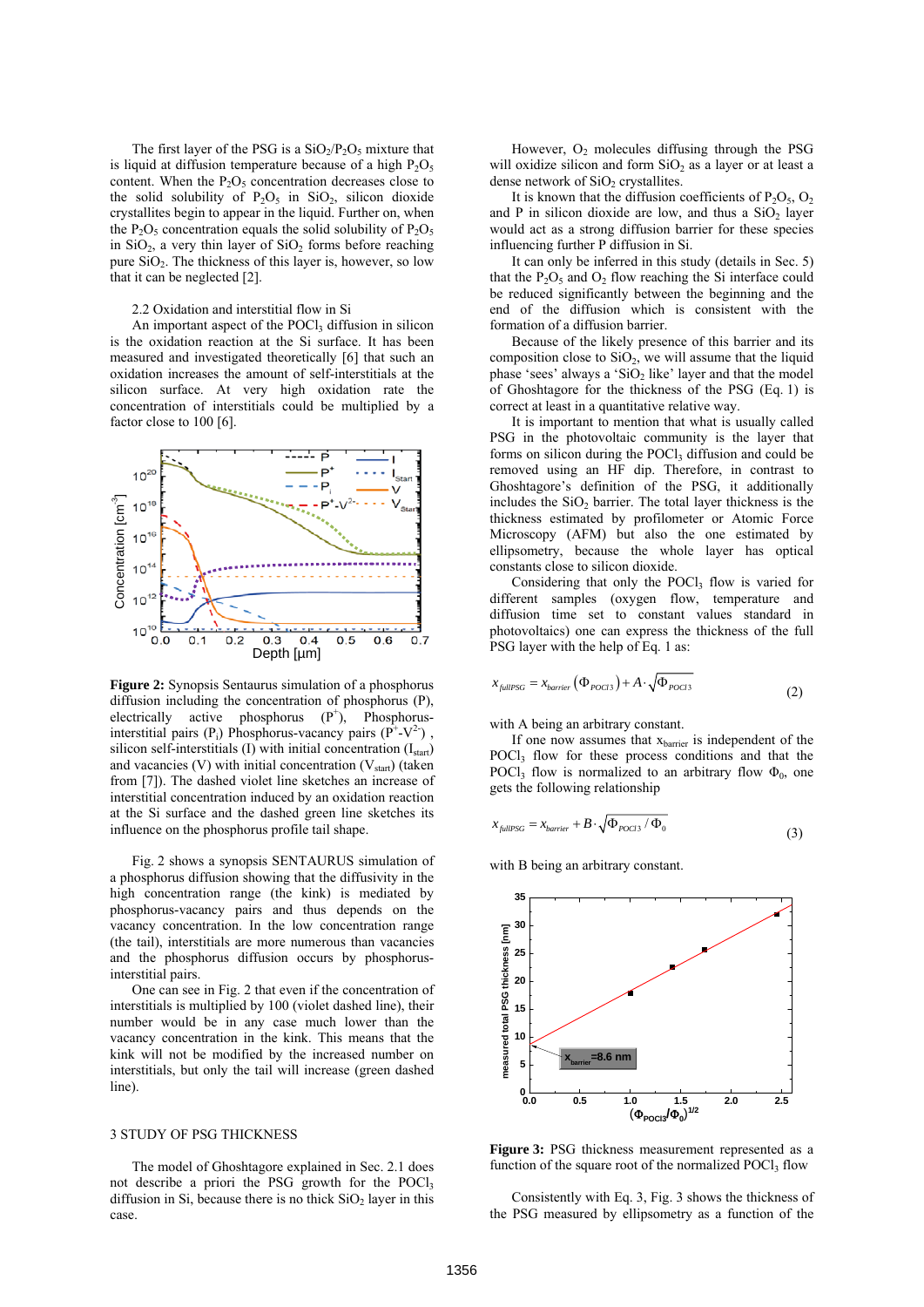square root of the normalized POCl $_3$  flow for emitters diffused using POCl<sub>3</sub> flows between  $\Phi_0$  and 6  $\Phi_0$ .

One can observe that the fitting according to Eq. 3 shows an almost perfect linearity. Therefore the assumption of  $x<sub>barrier</sub>$  being independent of the POCl<sub>3</sub> flow seems to be fulfilled and  $x<sub>barrier</sub>=8.6$  nm for these diffusion conditions and time. This value seems reasonable considering that a smaller value would not affect significantly the supply of P to the silicon wafer and a higher value should reduce it to a negligible value.

The fact that  $x<sub>barrier</sub>$  seems independent of the POCl<sub>3</sub> flow suggests that an equilibrium has been reached after 20 min of these diffusion condition.

# 4 STUDY OF ECV PROFILES

The samples of the first experiment were p-type Cz-Si wafers diffused for 20 min at various  $POCl<sub>3</sub>$  flows while keeping the  $O<sub>2</sub>$  flow and the temperature constant to standard values.



Figure 4: ECV profiles of emitters grown using  $Φ_{\text{POCI3}}=Φ_0$ , 2  $Φ_0$ , 3  $Φ_0$  and 6  $Φ_0$  for t=20 min

In can be observed in Fig. 4 that while the kinks increase continuously with  $\Phi_{\text{POCI}}$ , the tail of the profile for  $\Phi_{\text{POCH}} = \Phi_0$  is lower than the tails of the three other profiles which are grouped together.

In a second experiment the Cz wafers were diffused for at first 10 min at  $\Phi_{\text{POCI}} = \Phi_0$  and the following 10 min at  $\Phi_{\text{POCl}} = \Phi_0$ ,  $2\Phi_0$ ,  $3\Phi_0$ ,  $6\Phi_0$  (Fig. 5).

One can observe in Fig. 5 that while the kinks are slightly increasing with increasing POCl<sub>3</sub> flow during the second diffusion phase, the tail shows the inverse behavior except when the flow remains at  $\Phi_0$  for the following 10 min.

### 5 PSG FORMATION INTERPRETATION

Based on the Ghoshtagore model, an interpretation sketched in Fig. 6 is proposed.

Because the upper part of the PSG is liquid, the diffusion of  $P_2O_5$  and  $O_2$  is enhanced and therefore does not limit their transport.

The high  $P_2O_5$  content of the liquid PSG triggers the melting of the  $SiO<sub>2</sub>$  barrier. A significant flow of  $O<sub>2</sub>$  (red arrow) and  $P_2O_5$  (light green arrow) through the barrier is expected to occur only when the barrier is thin. These flows would therefore be very strongly thickness



Figure 5: ECV profiles of emitters grown using  $\Phi_{\text{POC13}} = \Phi_0$  for the first 10 min of diffusion and  $\Phi_{\text{POCI}} = \Phi_0$ , 2  $\Phi_0$ , 3  $\Phi_0$  and 6  $\Phi_0$  for the following 10 min



**Figure 6:** Sketch of the PSG transport phenomena based on the Ghoshtagore model (the legend is the same as in Fig. 1).

dependent. Then  $P_2O_5$  reaching Si reacts to form P and  $SiO<sub>2</sub>$  according to

 $2P_2O_5 + 5Si \rightarrow 5SiO_2 + 4P$ 

and  $O_2$  reacts to form  $SiO_2$  according to

 $Si+O_2 \rightarrow SiO_2$ 

Because of the much higher content of  $O<sub>2</sub>$  than of  $P_2O_5$  in the diffusion furnace, the second reaction is expected to be the main contributor to the formation of  $SiO<sub>2</sub>$  at the Si interface.

This oxidation reaction is also known to increase the amount of interstitials at the silicon surface (see Sec. 2.2) and thus increases the flow of interstitials (blue arrow) into the silicon.

The first reaction creates a large amount of phosphorus at the Si surface, and its concentration can exceed the solid solubility of P in Si. In such a case silicon phosphide (SiP) precipitates are formed in the silicon, reducing the phosphorus diffusion in silicon (green arrow). We make the assumption that they also reduce the diffusion of interstitials.

The sketches of Fig. 7 are a representation of the various flows crossing the PSG and silicon at an arbitrary time (but the same for all sketches) before the end of diffusion for various  $POCl<sub>3</sub>$  flows in the gas phase. At the end of the diffusion it is likely that the barrier layers have the same thickness (or at least similar) as explained in Sec. 3.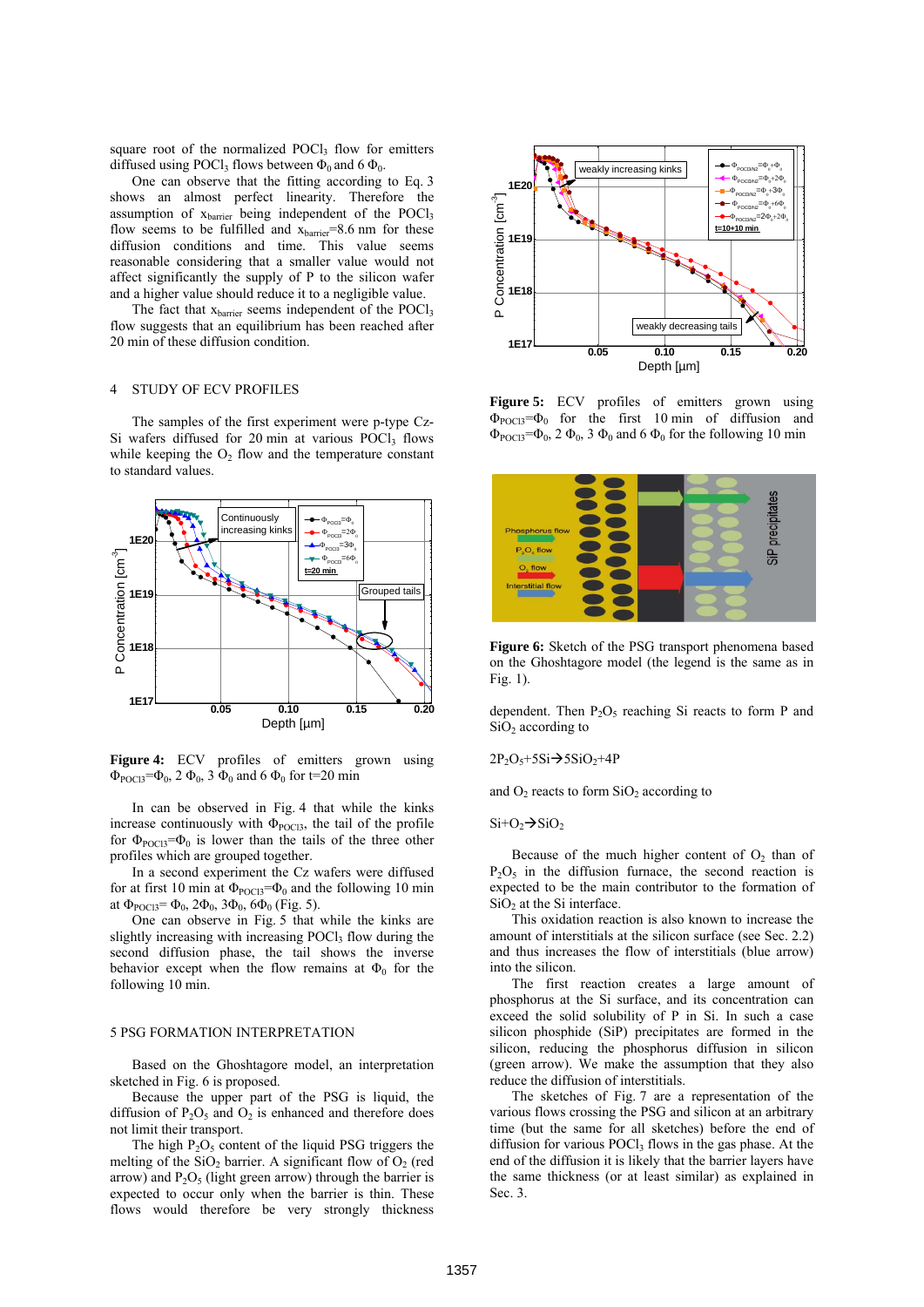

**Figure 7:** Sketch of the transport phenomena in the PSG before the end of the diffusion for various  $\Phi_{\text{POC}13}$  values (the legend is the same as in Fig. 1 and Fig. 6)

At low POCl<sub>3</sub> flow, because of the low  $P_2O_5$  content of the PSG, the barrier melting is low and thus the barrier is thick. The flow of  $P_2O_5$  and  $O_2$  through the barrier is therefore low and so is the creation of P and interstitials at the Si surface. A low P content at the Si surface induces a low creation of SiP precipitates and therefore SiP does not present a large barrier to phosphorus and to the interstitials. However, the low density of interstitials has the direct consequence to induce a low tail while the low SiP content induces a low kink.

At medium and increasing  $POCl<sub>3</sub>$  flow the melting rate of the barrier is increased more and more because of the increased  $P_2O_5$  content in the PSG. The barrier then becomes more and more permeable to  $O_2$  and  $P_2O_5$  which induces a higher formation of SiP precipitates and a higher density of interstitials in Si. The higher the density of SiP precipitates, the broader the kink.

On the other hand, the broader the SiP region, the higher the reduction of diffusivity for the interstitials which could compensate the gain in density at the surface. Therefore, the flow of interstitials is almost the same for all medium and high POCl3 flow cases, even slightly decreasing with increasing  $POCl<sub>3</sub>$  flow. However, the influence of a higher concentration in the kink with increasing POCl<sub>3</sub> flow tends to increase the global level of the profiles, therefore the tails are slightly increasing with  $POCl<sub>3</sub>$  flow.

One has to mention that the interstitial flow was in any of these cases higher than that for the lowest POCl<sub>3</sub> flow sample, and therefore the tails for medium and high

POCl<sub>3</sub> flow profiles are all larger than the one at low POCl<sub>3</sub> flow.

Concerning the second experiment, the model remains valid, but we have to consider that the barrier was initially thicker (except for the case  $\Phi_{\text{POCI}} = \Phi_0$  that is common to both experiments). Therefore, more time is needed during the higher  $\Phi_{\text{POC13}}$  phase to melt the barrier enough to have a significant  $P_2O_5$  and  $O_2$  flow through it. The direct consequence is a delay of the diffusion process. Because for this experiment the kinks are reduced to almost the same magnitude (while weakly increasing with the POCl $_3$  flow), the effect of a higher concentration to increase the global level of the profile is weaker than in the first experiment.

The tails that should weakly reduce with increasing POCl<sub>3</sub> are far less compensated by this effect and they appear as weakly reducing with the  $POCl<sub>3</sub>$  flow.

We observed in our former study [3] that the diffusivity was increasing while reducing the POCl $_3$  flow at the beginning of the diffusion. This is consistent with the present study except for the low POCl<sub>3</sub> flow case that was not investigated in our former study.

### 6 FUTURE WORK

It was shown in our former study that the adaptation of Bentzen's parametrization [4], that discards the PSG formation, to model profiles obtained at low POCl3 flow would be very dependant of the process conditions and not very physical. It is therefore proposed to include the PSG as a two-layer entity, and its growth should be calibrated with respect to thickness and phosphorus dose.

As  $P_2O_5$  is supposed to react only at the silicon surface and  $P_2O_5$  should have a very different diffusion behavior in the PSG than P in Si, we suggest including  $P_2O_5$  in the model as a diffusing species through the PSG that reacts at the PSG/Si surface to form P.

Because the oxidation reaction at the silicon surface (dependant on the  $O<sub>2</sub>$  concentration) has a significant impact on the phosphorus diffusion in Si through the creation of interstitials, it is proposed to include  $O_2$  as a diffusing species through the PSG that not only is taken into account for the PSG growth, but also for the interstitial injection in Si.

It is finally to be taken into account that SiP precipitates can reduce the diffusion of interstitials in Si.

The proposed model is presently under development.

#### 7 CONCLUSION

Based on the model of Ghoshtagore for PSG growth on  $SiO<sub>2</sub>$ , an exploitation of PSG thickness data obtained for POCl<sub>3</sub> diffusion at various POCl<sub>3</sub> flow has revealed the presence of a thin diffusion barrier. Its thickness could be estimated to be  $x<sub>barrier</sub>=8.6$  nm in the present diffusion conditions and diffusion time.

The fact that  $x<sub>barrier</sub>$  seems to be independent of the POCl<sub>3</sub> flow suggests that an equilibrium has been reached after 20 min under these diffusion condition.

The interpretation of ECV profiles of various emitters was performed according to a qualitative model of the PSG formation that is based on the Ghoshtagore model. Several aspects like the role of  $O<sub>2</sub>$  in increasing the interstitial density in Si as well as the role of SiP in reducing the interstitial diffusion were introduced in this